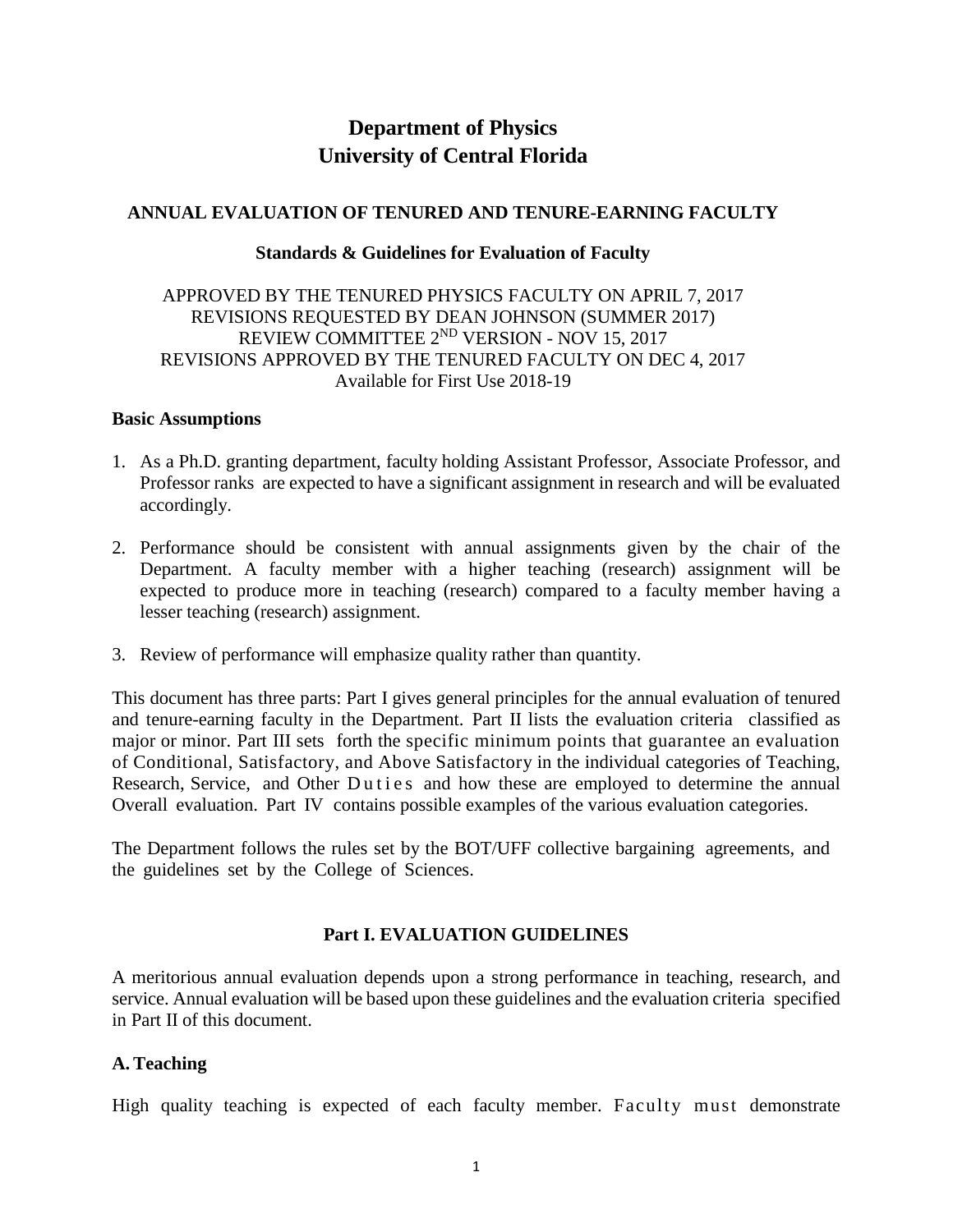dedication, effectiveness, and high standards in courses, student advising, and mentoring.

# **B. Research**

Faculty are expected to develop viable and independent research programs of high quality which produce significant scholarly achievements.

# **C. Service**

Committee work at the Department, College, and University levels will be evaluated. Professional service and outreach will be recognized, as will exceptional service to the Department, College, and University.

# **D. Other**

Faculty may from time to time be given other assignments not specifically included in the categories above. In those cases where other duties are a significant part of the faculty member's annual assignment, the performance evaluation will include that category.

# **Part II. ANNUAL EVALUATION CRITERIA**

## **A.Teaching**

- 1. Classroom Instruction
- a) Complete syllabi in compliance with university and departmental standards --- MAJOR
- b) Complete end-of-term course packs, consisting of syllabus, exams, major assignments, and grade distribution --- MAJOR
- c) Student Perception of Instruction scores and comments considered in the context of grade distributions and course characteristics --- MAJOR
- d) Other evidence of teaching effectiveness MAJOR
- e) Peer evaluations if requested by the faculty member, following the guidelines in the Collective Bargaining Agreement Article 10 --- MAJOR
- 2. Directing Graduate Students
- a) Supervision of dissertation and theses --- MAJOR
- b) Supervision of directed research --- MAJOR
- c) Supervision of independent study --- MINOR
- d) Publications by students under the supervision of the faculty member --- MAJOR
- e) Conference presentations of students under the supervision of the faculty member --- MAJOR
- f) Awards received by students under the supervision of the faculty member --- MAJOR
- 3. Directing Undergraduate Students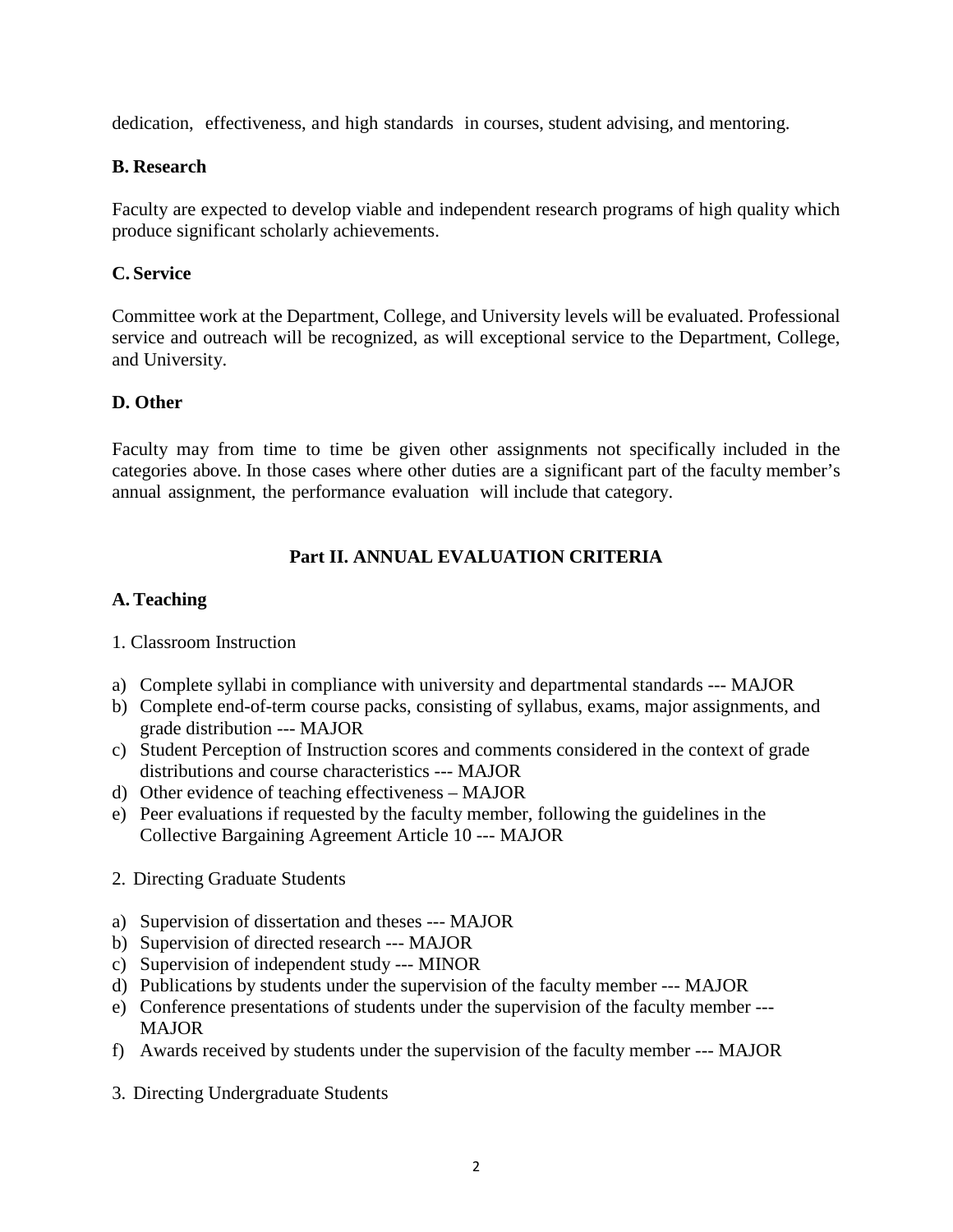- a) Supervision of honors theses --- MAJOR
- b) Supervision of directed research --- MAJOR
- c) Supervision of independent study --- MINOR
- d) Publications by students under the supervision of the faculty member --- MAJOR
- e) Conference presentations by students under the supervision of the faculty member --- MAJOR
- f) Awards received by students under the faculty member supervision --- MAJOR
- 4. Curriculum & Course Development
- a) Major course initiatives or revisions --- MAJOR
- b) Development of teaching laboratories --- MAJOR
- c) Introduction and teaching of new courses --- MAJOR
- d) Introduction of new teaching or assessment methodologies --- MAJOR
- e) Publication of pedagogic articles, textbooks, and laboratory manuals --- MAJOR
- f) Development of web-based courses and materials --- MAJOR
- 5. Grants & Contracts Supporting Teaching
- a) Successful proposals --- MAJOR
- b) Proposal submissions --- MINOR
- 6. Supplemental Instruction
- a) Student mentoring --- MINOR
- b) Conducting help sessions for students --- MINOR
- c) Teaching outside a regularly scheduled course -- MINOR
- d) Coordinator of multi-section classes and laboratories --- MINOR
- 7. Other
- a) Attendance in conferences and workshops with the objective of improving one's teaching and student learning --- MINOR
- b) Presentations in conferences and workshops about one's own teaching --- MINOR

# **B. Research**

- 1. Scholarly Work
- a) Papers accepted or published in peer-reviewed journals or conference proceedings listed in the ISI Web of Science or in other indexing organizations pertinent to the research focus of the faculty member --- MAJOR
- b) Publication of refereed scholarly books or chapters --- MAJOR
- c) Other publications --- MINOR
- d) Papers submitted but not yet accepted for publication --- MINOR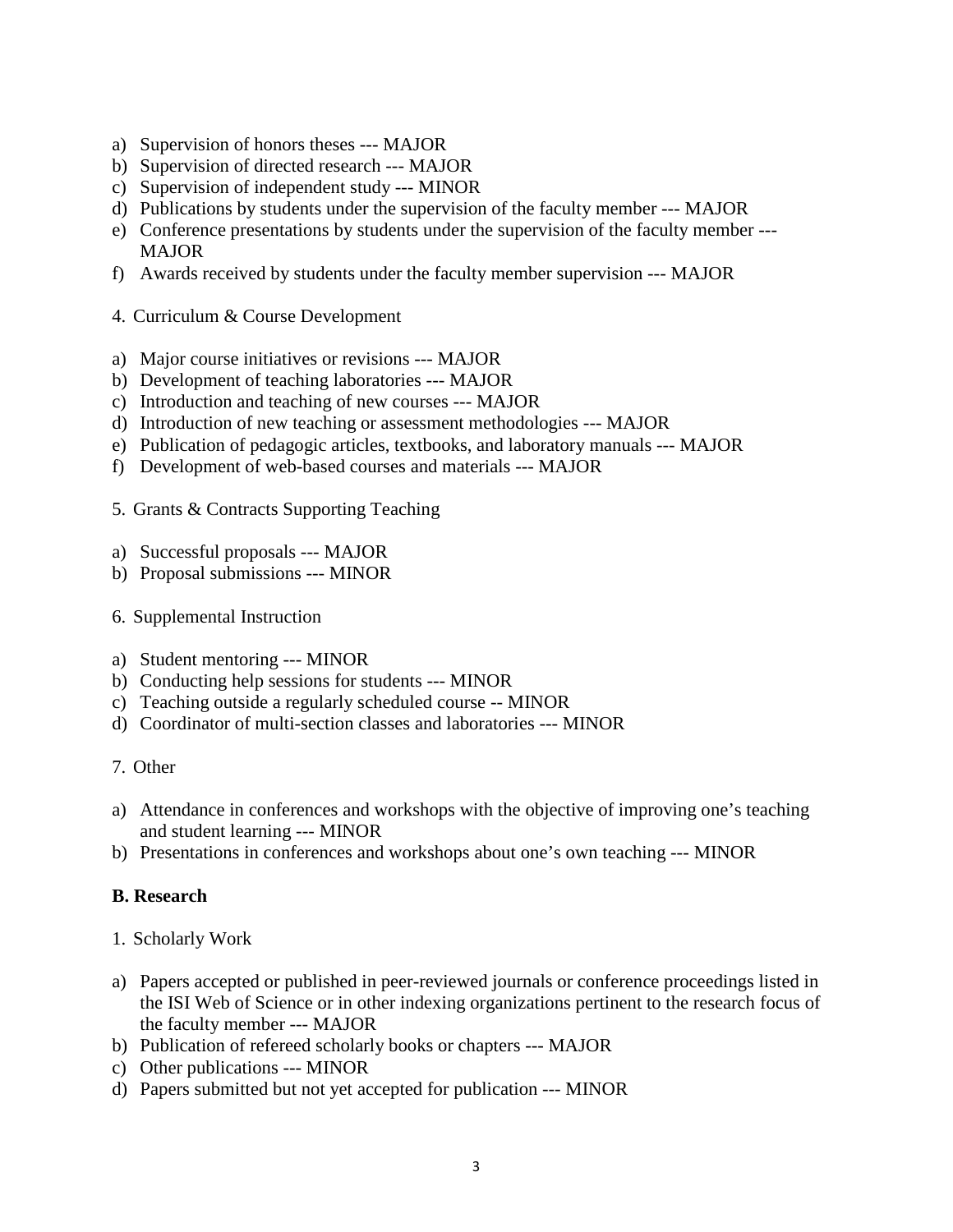- e) Number of citations received in the evaluation period reported in the ISI Web of Science --- MAJOR
- f) Increase in the H (Hirsch) factor over the evaluation period, as reported in the ISI Web of Science --- MINOR
- g) Submission of research articles to refereed journals --- MINOR
- h) Contributed presentations in research conferences and workshops --- MINOR
- i) Invited presentations in research conferences and workshops --- MAJOR
- j) Invited seminars at other research institutions --- MAJOR
- k) Filing of patents --- MAJOR
- l) Disclosure of inventions --- MINOR
- 2. Research Grants & Contracts
- a) Award of external grants or contracts as P.I./I. or co-P.I./co-I. --- MAJOR
- b) Submission of proposals --- MINOR
- c) Award of internal funds as P.I./I. or co-P.I./co-I. --- MINOR
- d) Participation in external grants & contracts as non-P.I./I. or non-co-P.I./co-I. --- MINOR
- e) Award of facility time in observatories, national laboratories, supercomputers, etc., or flight opportunities --- MAJOR
- 3. Award of fellowships, grants, and consulting contracts outside the university that enable research --- MINOR.
- 4. Supervision of post-doctoral associates, fellows, and research personnel other than graduate students --- MAJOR

# **C. Service**

- 1. Service to the Department
- a) Leadership of departmental committees --- MAJOR
- b) Membership in departmental committees MINOR
- c) Exceptional activity in departmental committees --- MAJOR
- d) Oversight of major departmental facilities --- MAJOR
- e) Other non-assigned activities such as recruitment, advising, and departmental governance --- MAJOR
- f) Obtaining donations of major facility or equipment --- MAJOR
- g) Attendance to commencement ceremonies --- MINOR
- 2. Service Outside the Department
- a) Service on College and University committees --- MAJOR
- b) Involvement in interdisciplinary and interdepartmental activities --- MAJOR
- 3. Memberships on Thesis and Dissertation Committees --- MINOR
- 4. Service to the Profession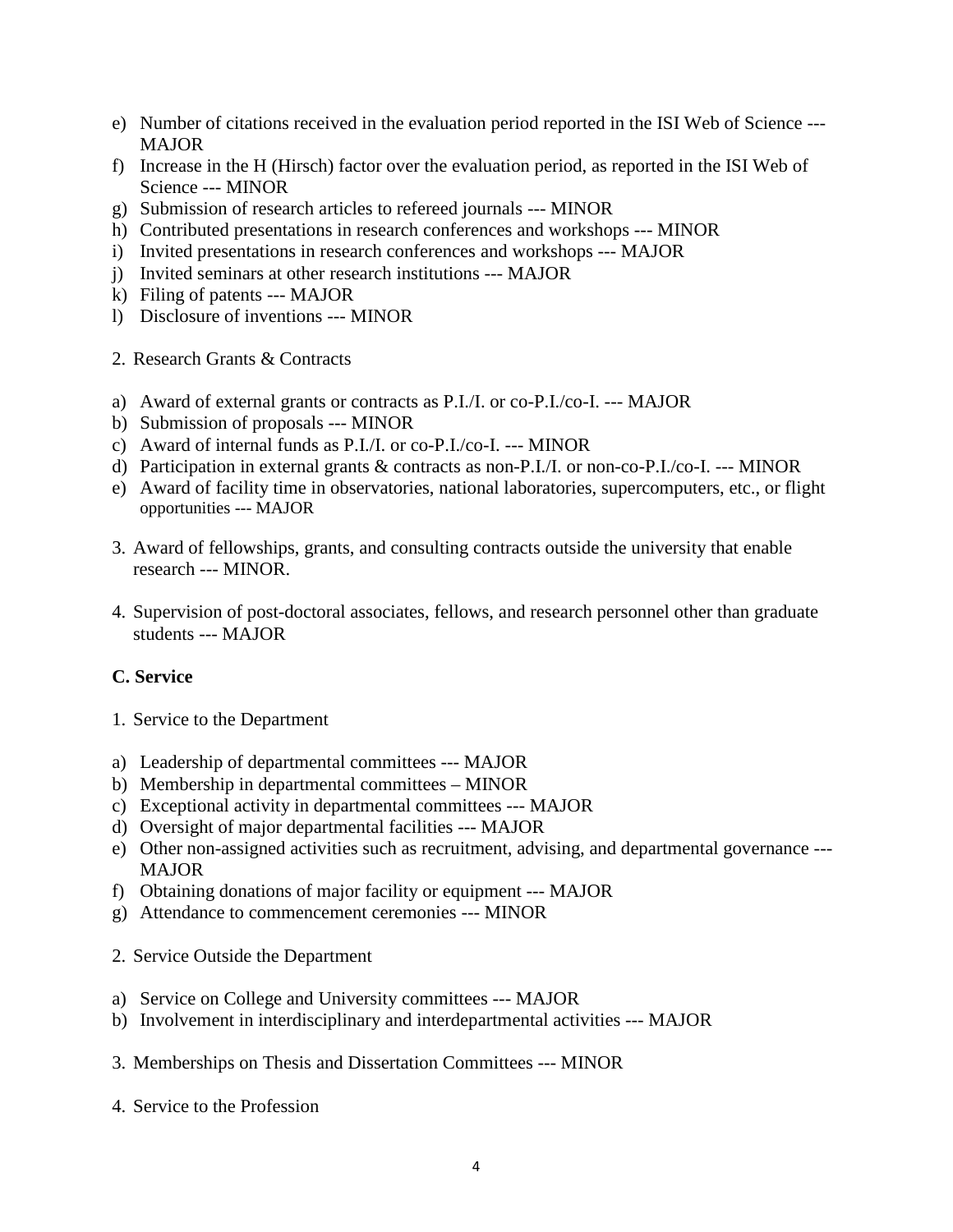- a) Editor of scholarly journals --- MAJOR
- b) Reviewing for scholarly journals and conference proceedings --- MINOR
- c) Serving on review panels for funding agencies and user facilities --- MAJOR
- d) Reviewing proposals for funding agencies --- MINOR
- e) Serving as an officer or committee member for professional organizations --- MAJOR
- f) Chairing conference sessions --- MINOR
- g) Organizing conferences, workshops, summer schools, and technical sessions --- MAJOR
- 5. Professional-Related Service and Outreach to Elementary or Secondary Schools or the Community --- MAJOR

## **D. Other**

In those cases where other duties are a significant part of the faculty member's annual assignment, the evaluation standards will include those assignments. The relative weights (MAJOR or MINOR) will be determined at the time each such assignment is made.

# **Part III. DETERMINATION OF LEVELS OF PERFORMANCE**

Annual performance in each of the MAJOR criteria areas (see Part II) will be evaluated on a scale of 0 to 4. Annual performance in each of the MINOR criteria areas will be evaluated on a scale of 0 to 3. The number of MAJOR and MINOR criteria in each of the evaluation categories is shown in Table 1.

|          | <b>MAJOR</b> | <b>MINOR</b> | Points Available |
|----------|--------------|--------------|------------------|
| Teaching |              |              |                  |
| Research |              |              |                  |
| Service  |              |              |                  |

Table 1. Points available for each evaluation category.

The numerical scores that result will be used to determine the annual evaluation in each of the categories. Table 2 records the range of scores needed in each of the evaluation categories in order to achieve the indicated evaluation for that category, according to the faculty member group, as defined in Table 3.

All faculty in the Department of Physics are expected to meet the following minimum standards:

- 1. Teaching with appropriate content and learning objectives.
- 2. Meeting face-to-face and mixed mode classes on a regular basis as scheduled.
- 3. When teaching online courses, maintaining a regular online presence.
- 4. Holding scheduled office hours.
- 5. Replying in a timely fashion to student inquiries.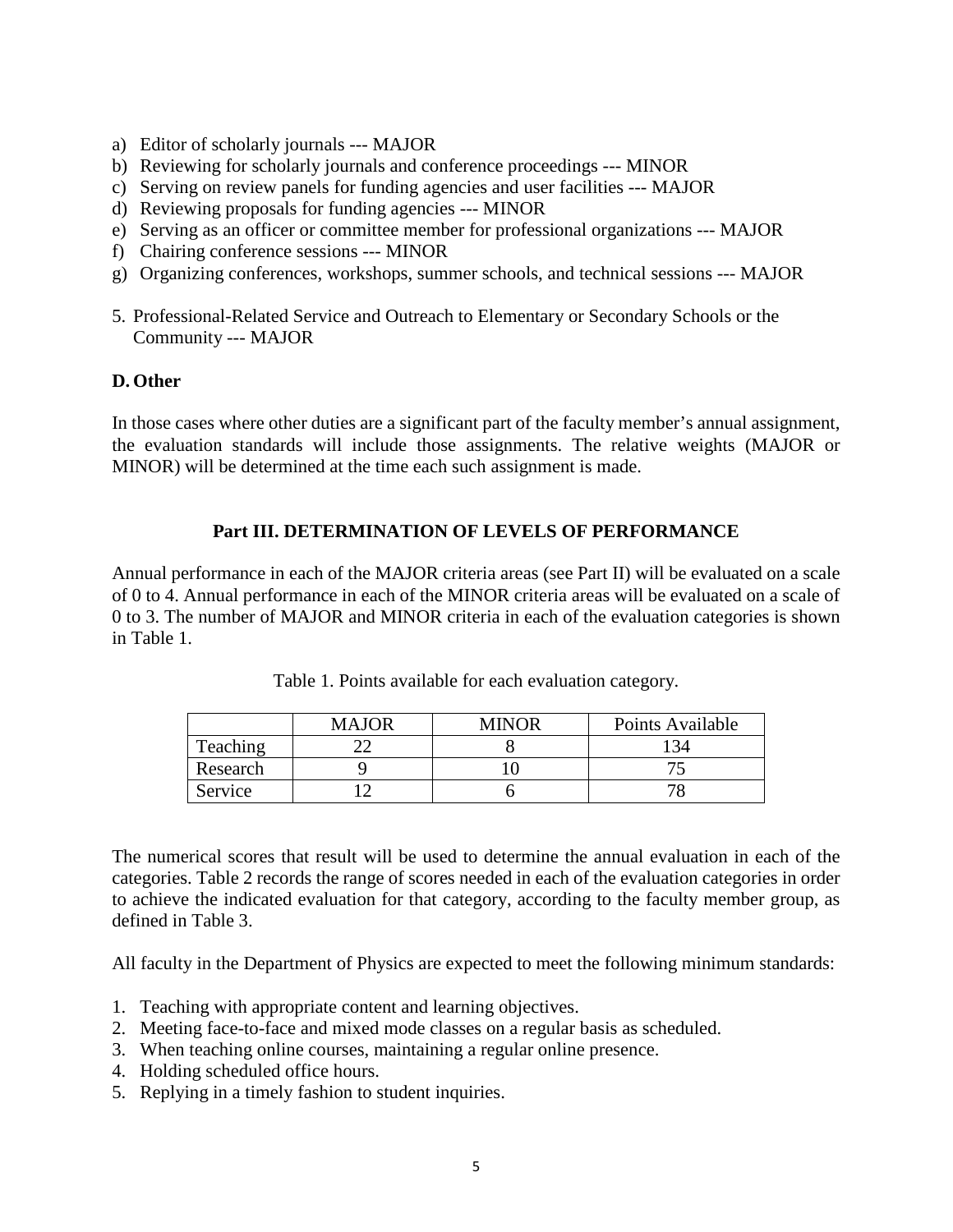- 6. Providing advisement when requested.
- 7. Submitting book orders on time as required by state legislation.
- 8. Providing course syllabi that meet university requirements.
- 9. Providing timely evaluative feedback on student assessments (exams, quizzes, papers, homework), as requested.
- 10. Submitting final grades by the university deadline.

To be rated Satisfactory or better in Teaching requires carrying out all of the above and achieving the corresponding score in Table 2, below.

All faculty are expected to give appropriate service, as follows:

- 1. Participate effectively in any assigned committee or other assigned departmental or university service.
- 2. Attend faculty meetings.

To be rated Satisfactory or better in Service requires carrying out all of the above and achieving the corresponding score in Table 2, below.

An evaluation of Outstanding will be based on the same criteria outlined in Part II, but without an assignment of specific minimum points to achieve that evaluation. Based on the overall performance in each category, a higher evaluation may be given than the one determined by the minimum points in Table 2.

Table 2. Point ranges and corresponding ratings for the evaluation categories according to the faculty group.

|                           | Teaching  |          | Research   Research   Research   Research |                |         | Service   |
|---------------------------|-----------|----------|-------------------------------------------|----------------|---------|-----------|
|                           | $R1 - R4$ | R1       | R2                                        | R <sub>3</sub> | R4      | $R1 - R4$ |
| <b>Above Satisfactory</b> | > 24      | >16      | >14                                       | >10            | >7      | >15       |
| Satisfactory              | $23 - 16$ | $15 - 9$ | $13 - 8$                                  | $9 - 5$        | $6 - 3$ | $14-10$   |
| Conditional               | $15 - 10$ | $8 - 4$  | $7 - 3$                                   | $4 - 2$        | $2 - 1$ | $9 - 5$   |
| Unsatisfactory            | $\lt 9$   | $\leq$ 3 |                                           |                |         | ≤4        |

Table 3. Faculty members may be placed in the following groups, depending on their teaching, service, and research loads:

| Category       | <b>Teaching FTE</b> | <b>Research FTE</b> | <b>Service FTE</b> | <b>Course Load</b> |
|----------------|---------------------|---------------------|--------------------|--------------------|
| $\mathbf{R}1$  | $0.30 - 0.50$       | $0.45 - 0.65$       | $0.05 - 0.15$      | $1 + 1$            |
| R <sub>2</sub> | $0.50 - 0.60$       | $0.35 - 0.45$       | $0.05 - 0.15$      | $1 + 2$            |
| R <sub>3</sub> | $0.60 - 0.70$       | $0.25 - 0.35$       | $0.05 - 0.15$      | $2 + 2$            |
| R4             | $0.70 - 0.80$       | $0.15 - 0.25$       | $0.05 - 0.15$      | $3 + 2$            |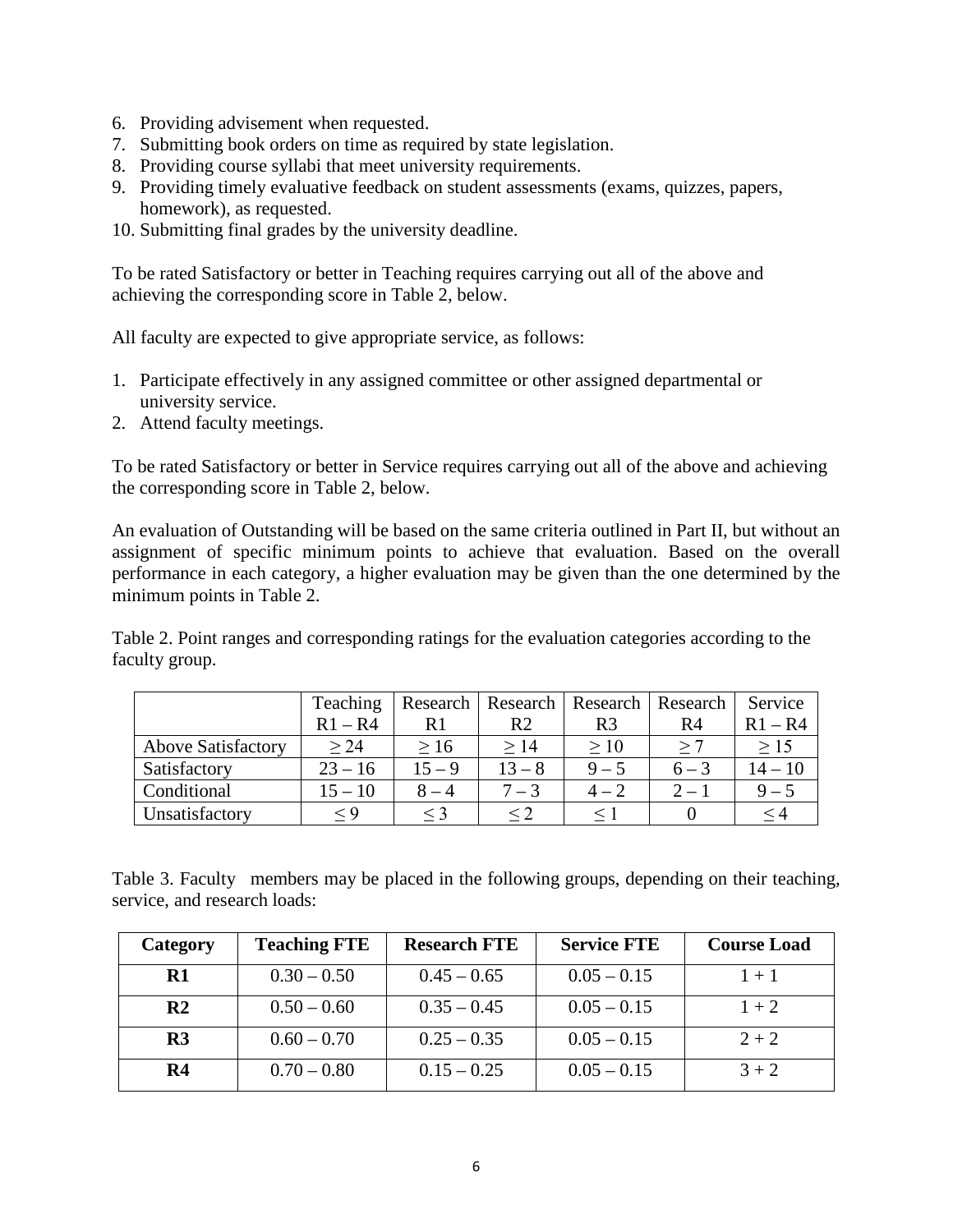## **Overall Evaluation**

The Department Chair will determine the overall performance of each faculty member. This will be based on the ratings for teaching, research, service and other assigned duties after adjustments for the work assignments. This adjustment will allow the evaluation of individuals with different assignments. In no case will an individual receive an overall Outstanding evaluation if they do not receive at least one Outstanding in teaching or research, or if they receive less than Satisfactory in one of the four categories. The exact procedure will be as follows: The rating in each activity area will be converted to points, where Outstanding  $= 4$ , Above Satisfactory  $= 3$ , Satisfactory  $= 2$ , Conditional  $= 1$ , and Unsatisfactory  $= 0$ . These will be multiplied by the FTE work assignment for that activity times 100. For illustration, consider the four following examples, one for each type of assignment.

1. An assistant professor with an assigned research workload of 0.50 FTE and a rating of Above Satisfactory would receive 150 points for their research assignment.

2. An associate professor with an assigned teaching workload of 0.80 FTE and a rating of Outstanding would receive 320 points for their teaching assignment.

3. An associate professor with an assigned service workload of 0.10 FTE and a rating of Satisfactory would receive 20 points for their service assignment.

4. A full professor with an assignment of 0.30 FTE to other assigned duties and a rating of Above Satisfactory would receive 90 points for other assignments.

The sum of those points (up to a maximum of 400) is converted to an overall evaluation according to Table 4.

| <b>Above Satisfactory</b> | > 266       |
|---------------------------|-------------|
| Satisfactory              | $176 - 265$ |
| Conditional               | $100 - 175$ |
| Unsatisfactory            | $0 - 99$    |

Table 4. Point ranges for the overall evaluation ratings.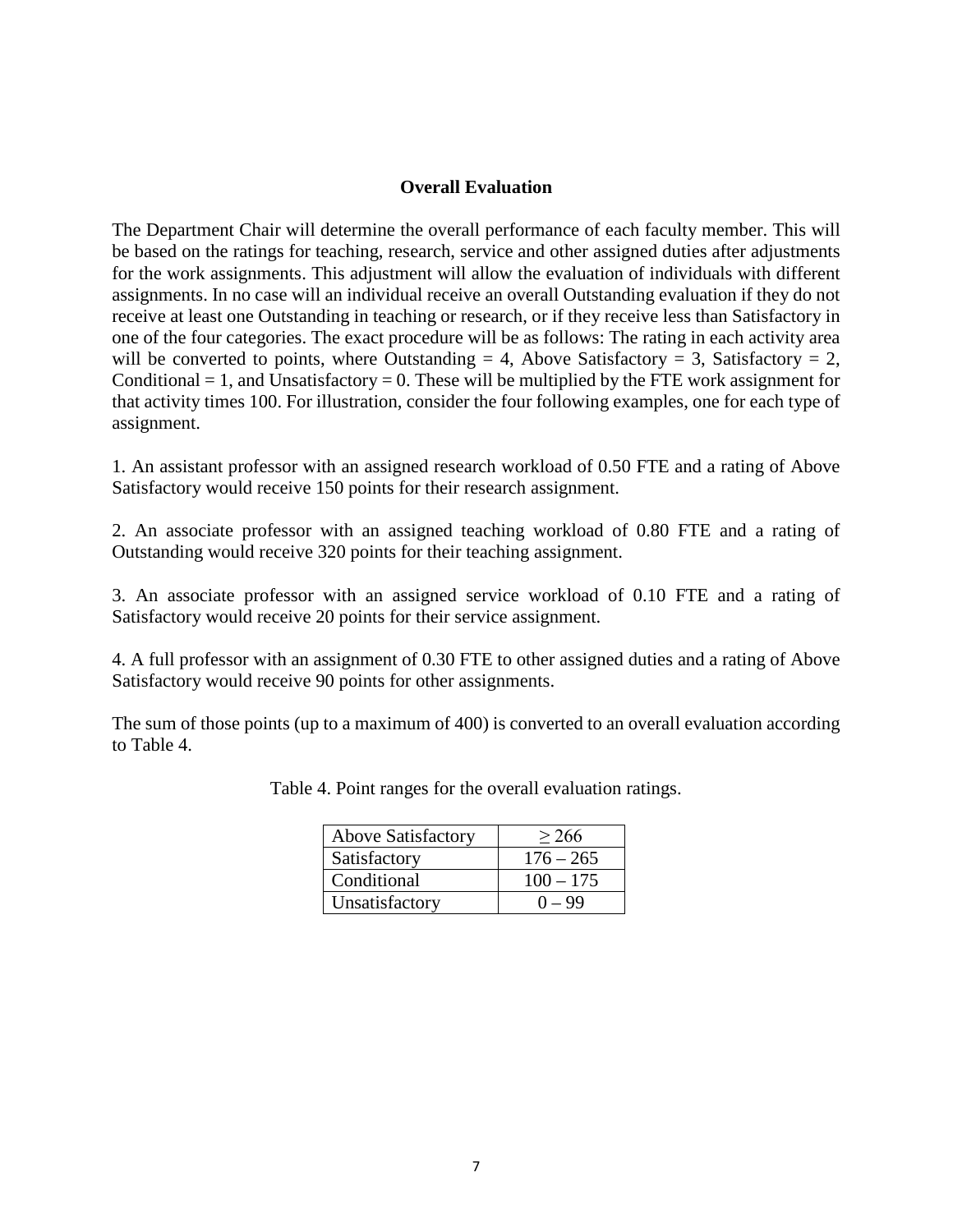# **Part IV. EXAMPLES OF PERFORMANCE EVALUATIONS**

The examples below cover all possible ratings for all types of assignments for the four distinct groups of tenure-earning and tenured faculty (R1, R2, R3, and R4).

# **A. Examples for evaluation of INSTRUCTION & ADVISEMENT for Physics faculty members (R1-R4)**

Example #1 of Outstanding:

- Compliant syllabi and complete end-of-term course packs are readily available
- Student Perception of Instruction average scores were mostly "very good" or above
- Supervised research for several graduate and undergraduate students
- Students co-authored scientific publications
- Students presented their results in conferences
- Conducted supplementary instruction (help sessions, extra office hours, etc)

Example #2 of Outstanding:

- Compliant syllabi and complete end-of-term course packs are readily available
- Student Perception of Instruction average scores were "good" or above
- Supervised research for graduate and undergraduate students
- Showed evidence of teaching effectiveness
- Engaged in major course reform
- Awarded a grant to support teaching (e.g., for curriculum reform).

Example #1 of Above Satisfactory:

- Compliant syllabi and complete end-of-term course packs are readily available
- Student Perception of Instruction average scores were "good" or above
- Advised research for several graduate and undergraduate students
- Submitted a grant proposal to support teaching (e.g., for curriculum reform)

Example #2 of Above Satisfactory:

- Compliant syllabi and complete end-of-term course packs are readily available
- Developed and offered a new course
- Showed evidence of teaching effectiveness
- Supervised an honors thesis

Example #1 of Satisfactory:

- Compliant syllabi and complete end-of-term course packs are readily available
- Student Perception of Instruction average scores were "good" or above
- Conducted supplementary instructions (help sessions, extra office hours, etc)

Example #2 of Satisfactory: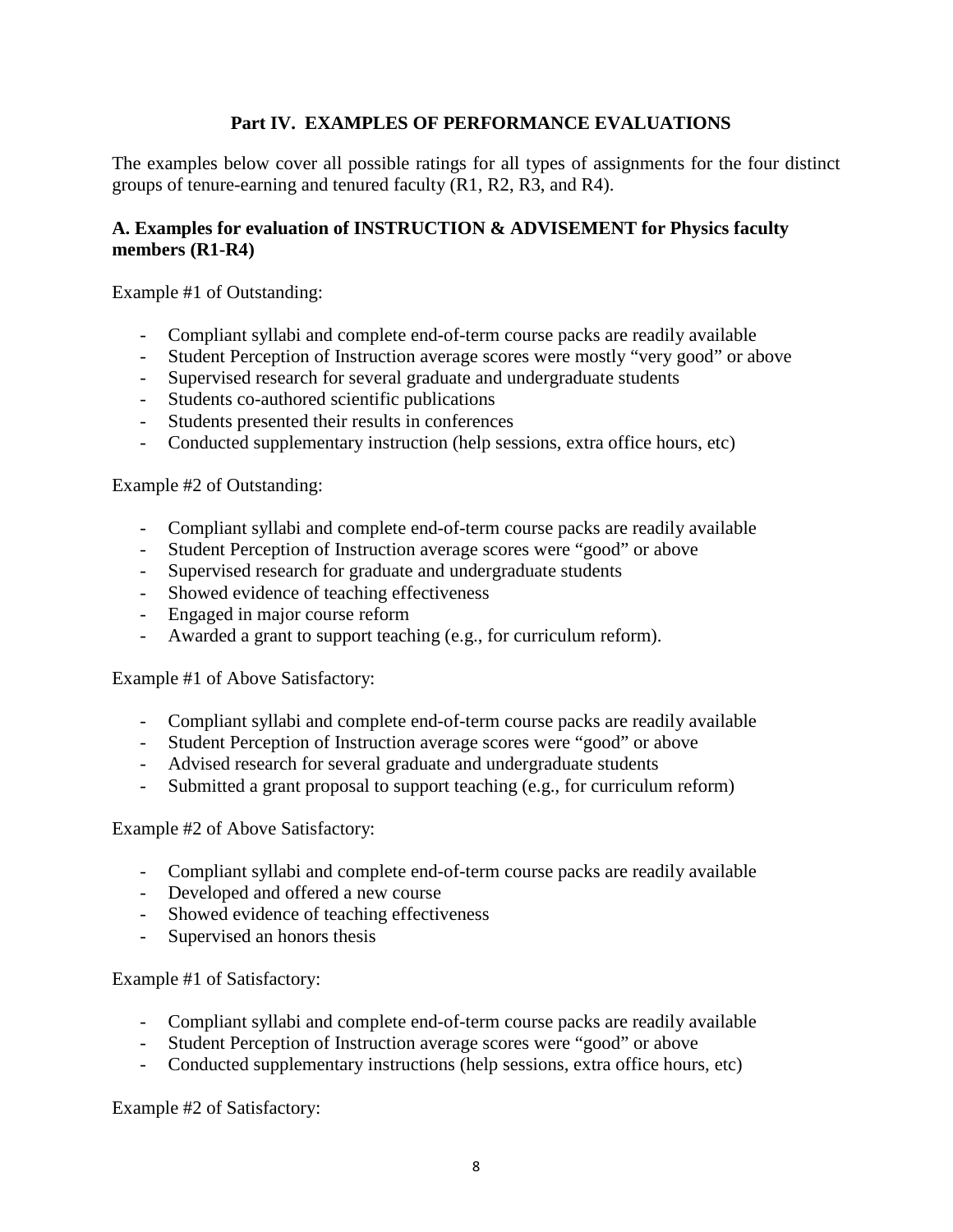- Compliant syllabi and complete end-of-term course packs are readily available
- Coordinated multi-section laboratory
- Supervised the research of one graduate or undergraduate student

Example #1 of Conditional:

- Noncompliant syllabi or incomplete end-of-term course packs
- Student Perception of Instruction average scores were "fair" or below
- Supervised an independent study

Example #2 of Conditional:

- Noncompliant syllabi or incomplete end-of-term course packs
- Conducted supplementary instructions (help sessions, extra office hours, etc)

Example #1 of Unsatisfactory:

- Noncompliant syllabi or incomplete or inexistent end-of-term course packs
- Student Perception of Instruction average scores were "poor"

Example #2 of Unsatisfactory:

- Noncompliant syllabi or incomplete or inexistent end-of-term course packs
- Evidence exists of unfulfilled course requirements (e.g., classes canceled, tests not administered, grading not following syllabus policy)

## **B. Examples for evaluation of RESEARCH for Physics R1 faculty members**

Example #1 of Outstanding:

- Published several papers in indexed, peer-reviewed journals
- Gave several invited presentations at other institutions
- Received new external funding sufficient to support more than one graduate student
- Submitted several grant proposals
- Award facility time at a national laboratory or observatory
- Filed a patent

Example #2 of Outstanding:

- Published a paper in a high-impact, indexed, peer-reviewed journal, in addition to a few other publications
- Gave several invited talks at other institutions
- Supervised a post-doctoral associate
- Received external funding, enough to support more than one graduate student
- Had a sizeable increase in the H factor and/or number of citations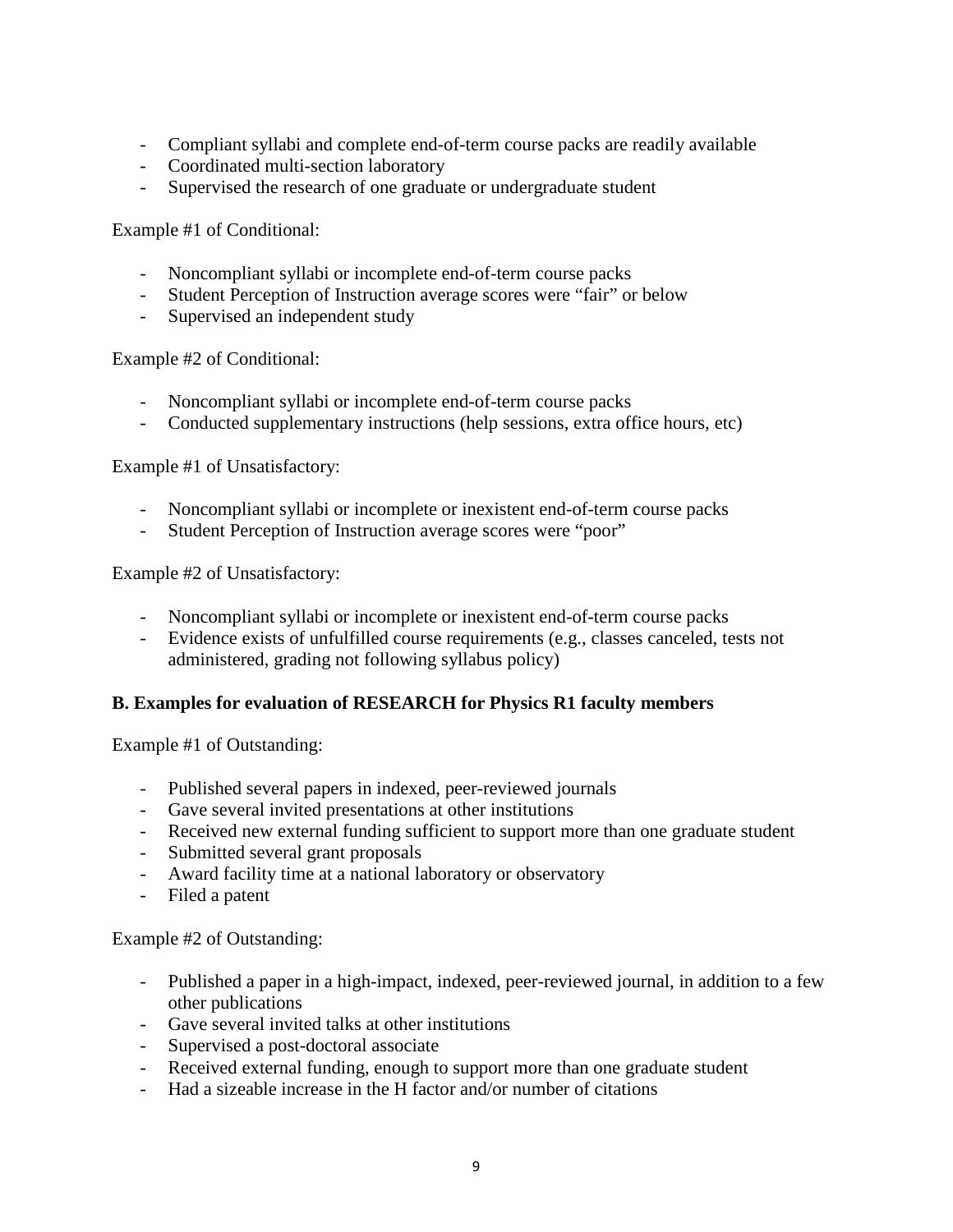- Submitted several papers for publication (not yet accepted or published)

Example #1 of Above Satisfactory:

- Published a paper in a high-impact, indexed, peer-reviewed journal
- Received new external funding
- Gave several invited talks at other institutions
- Disclosed an invention
- Gave several contributed presentations in conferences

Example #2 of Above Satisfactory:

- Published several papers in indexed, peer-reviewed journals
- Gave an invited talk at a major international conference
- Gave several invited talks at other institutions
- Submitted several grant proposals
- Awarded internal funding

Example #1 of Satisfactory:

- Published one paper in an indexed, peer-reviewed journal
- Received external funding
- Submitted several grant proposals
- Gave a few contributed presentations at conferences

## Example #2 of Satisfactory:

- Published several conference proceedings
- Received enough external funding to support one graduate student
- Submitted at least one grant proposal
- Gave an invited talk at an international conference

## Example #1 of Conditional:

- Published one paper in an indexed, peer-reviewed journal
- Did not receive any external funding during the evaluation period
- Gave a contributed presentation at a conference

## Example #2 of Conditional:

- Did not publish any paper in indexed, peer-reviewed journal
- Received external funding, but not enough to support a graduate student
- Gave a contributed presentation at a conference

Example #1 of Unsatisfactory: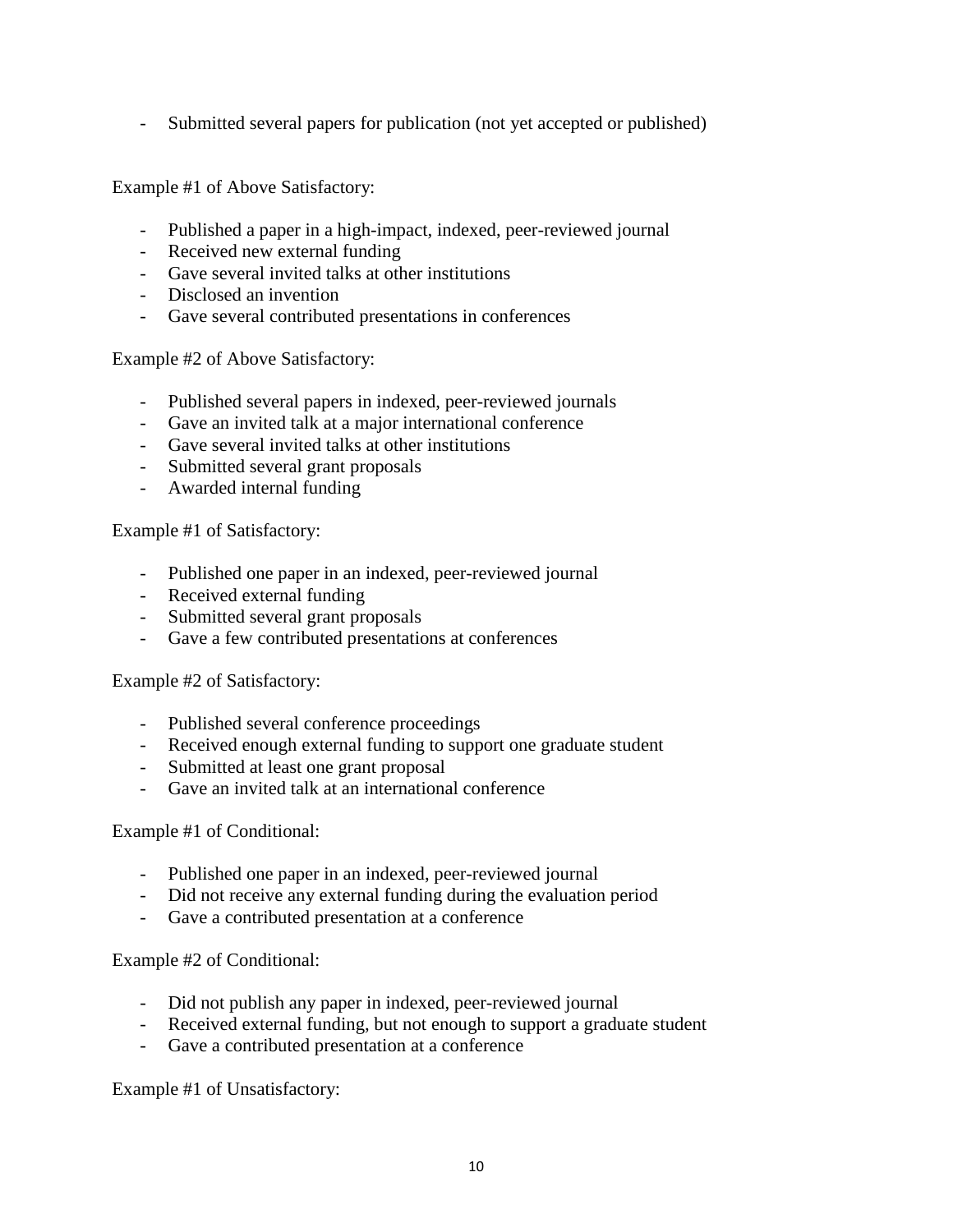- Did not publish any paper
- Did not receive external funding during the evaluation period
- Did not submit any grant proposal
- Gave one contributed presentation at a conference

Example #2 of Unsatisfactory:

- Published one conference proceeding
- Did not receive any external funding during the evaluation period
- Did not submit any grant proposal
- Disclosed an invention

## **C. Examples for evaluation of RESEARCH for Physics R2 faculty members**

Example #1 of Outstanding:

- Published two papers in indexed, peer-reviewed journals
- Gave an invited presentation at another institution
- Received new external funding sufficient to support one graduate student
- Submitted two grant proposals
- Disclosed an invention

Example #2 of Outstanding:

- Published several papers in indexed, peer-reviewed journals
- Received an external grant, enough to purchase a major instrument
- Gave an invited talk at an international conference
- Gave an invited talk at another institution
- Filed a patent

Example #1 of Above Satisfactory:

- Published a paper in a high-impact, indexed, peer-reviewed journal
- Received new external funding, but not enough to support a graduate student
- Gave an invited talk at another institution
- Disclosed an invention
- Gave several contributed presentations in conferences

Example #2 of Above Satisfactory:

- Published one paper in an indexed, peer-reviewed journal
- Gave an invited talk at an international conference
- Gave an invited talk at another institution
- Submitted two grant proposals
- Awarded internal funding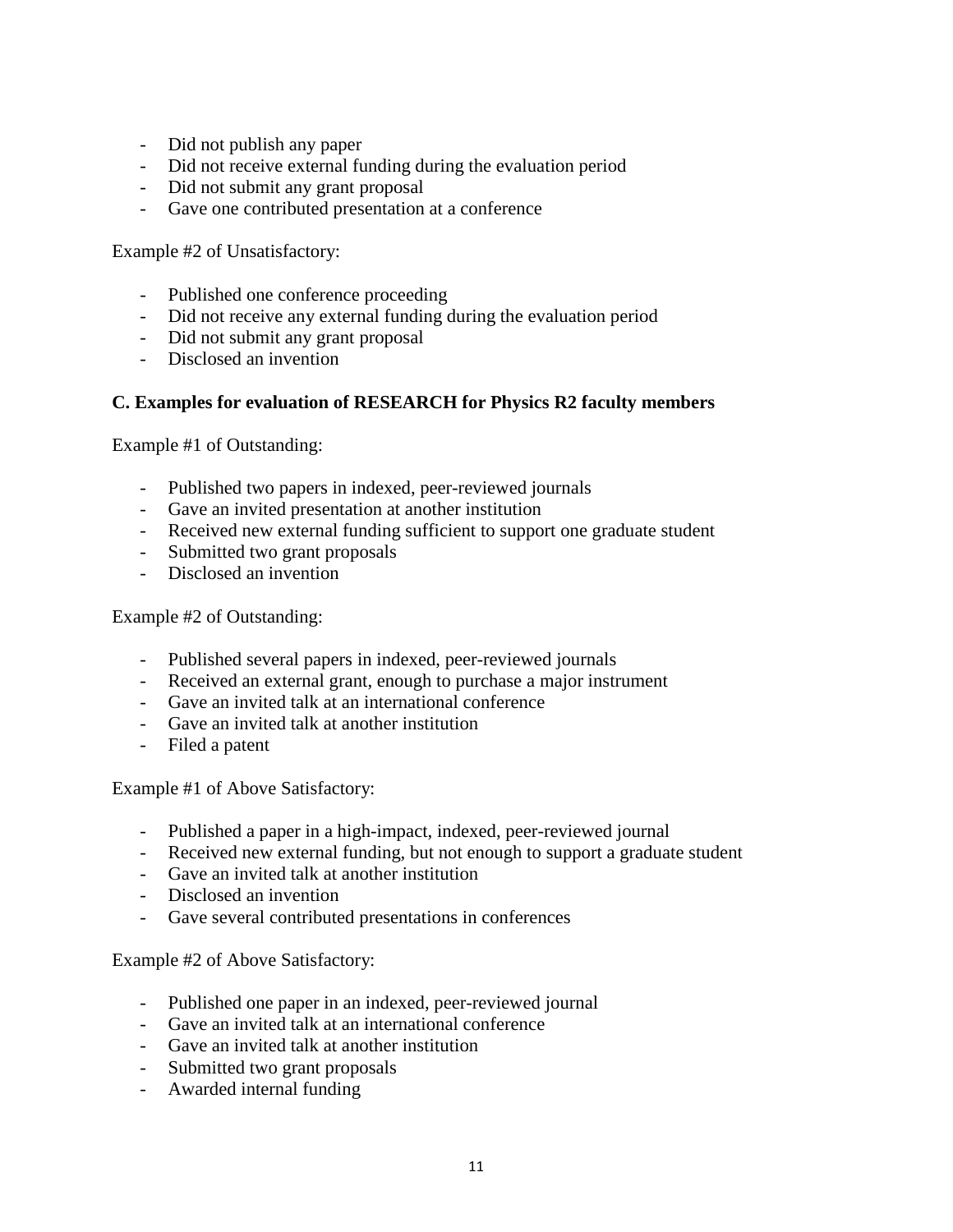Example #1 of Satisfactory:

- Published one paper in an indexed, peer-reviewed journal
- Submitted grant proposals
- Gave contributed presentations at conferences

Example #2 of Satisfactory:

- Published several papers in indexed, peer-reviewed journals
- Did not receive any external funding during the evaluation period
- Did not submit any grant proposal
- Gave contributed presentations at conferences

Example #1 of Conditional:

- Published only one paper in an indexed, peer-reviewed journal
- Gave a contributed presentation at a conference

Example #2 of Conditional:

- Submitted a paper for publication in an indexed, peer-reviewed journal
- Received internal funding

Example #1 of Unsatisfactory:

- Did not publish any paper
- Did not receive external funding during the evaluation period
- Did not submit any grant proposal

## **D. Examples for evaluation of RESEARCH for Physics R3 faculty members**

Example #1 of Outstanding:

- Published a paper in an indexed, peer-reviewed journal
- Gave an invited presentation at another institution
- Awarded time in a national facility
- Submitted a grant proposal

Example #2 of Outstanding:

- Published a scholarly book
- Received external funding
- Gave an invited talk at a conference
- Gave several contributed presentations at conferences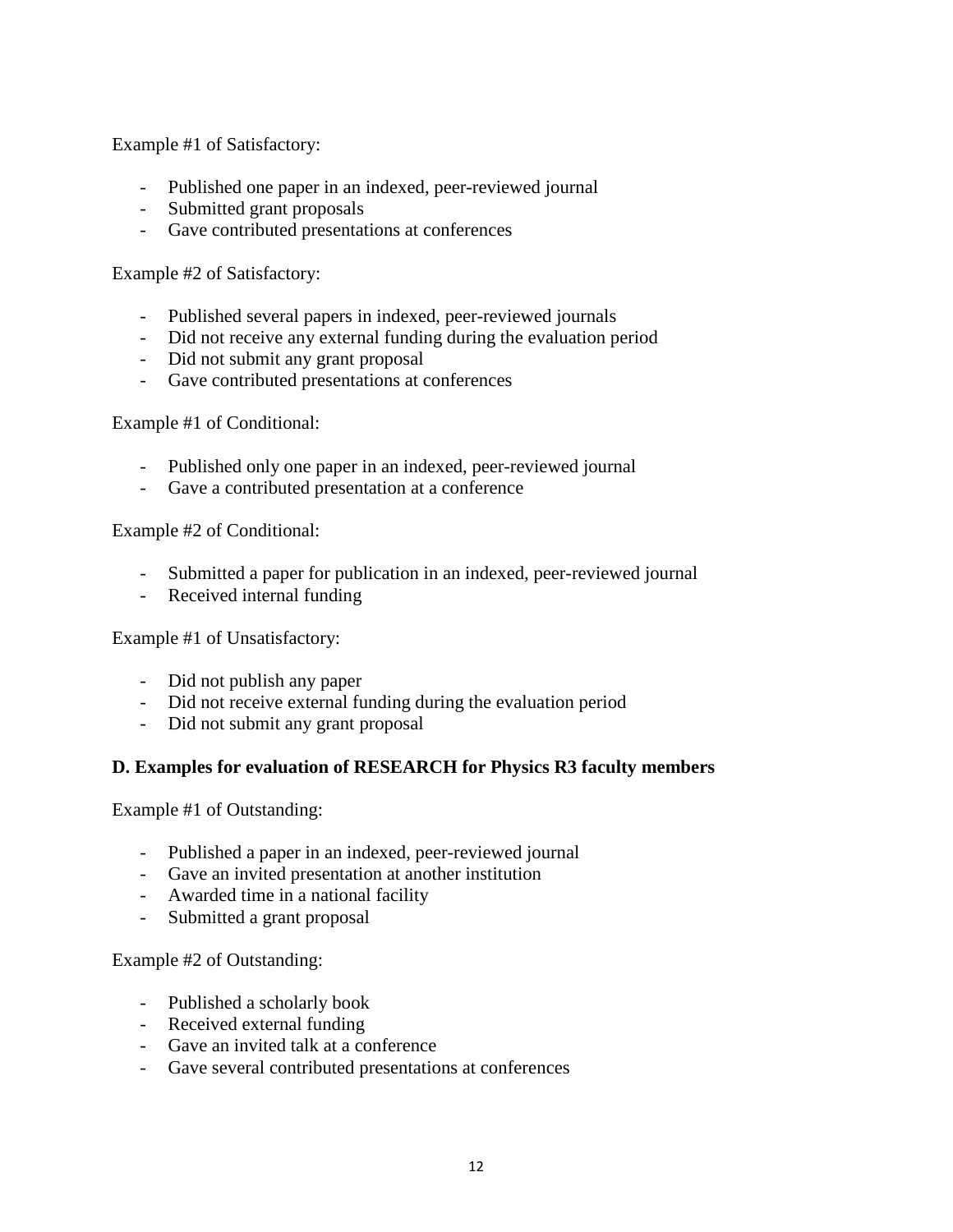Example #1 of Above Satisfactory:

- Published several conference proceedings
- Submitted several grant proposals
- Gave an invited talk at another institutions
- Filed a patent

Example #2 of Above Satisfactory:

- Published a paper in an indexed, peer-reviewed journal
- Gave an invited talk at another institution
- Submitted two grant proposals
- Awarded internal funding

Example #1 of Satisfactory:

- Published a paper in an indexed, peer-reviewed journal
- Gave a contributed presentation at a conference

Example #2 of Satisfactory:

- Submitted one grant proposal
- Award facility time at a national laboratory or observatory
- Gave an contributed presentation at a conference

Example #1 of Conditional:

- Published only one conference proceeding
- Disclosed an invention

Example #2 of Conditional:

- Submitted one grant proposal
- Gave a few contributed presentations at conferences

Example #1 of Unsatisfactory:

- Did not publish any paper or conference proceeding
- Did not receive external funding during the evaluation period
- Did not submit any grant proposal
- Did not give any contributed presentation in any conference

## **E. Examples for evaluation of RESEARCH for Physics R4 faculty members**

Example #1 of Outstanding: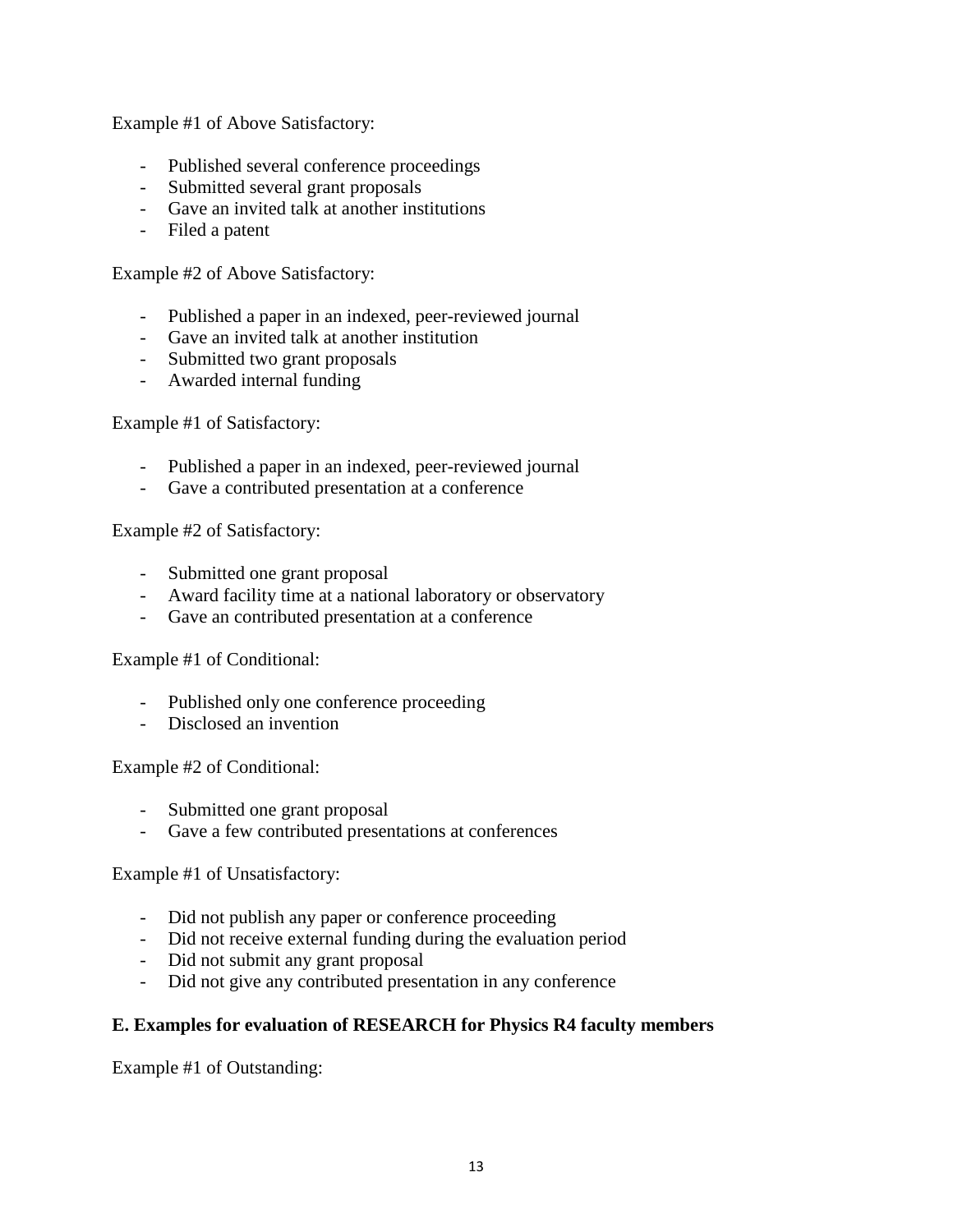- Published a paper in an indexed, peer-reviewed journal
- Gave an invited presentation at another institution
- Submitted a grant proposal

Example #2 of Outstanding:

- Received external funding
- Gave an invited talk at a conference
- Gave several contributed presentations at conferences

Example #1 of Above Satisfactory:

- Published a paper in an indexed, peer-reviewed journal
- Gave a contributed talk at conference
- Gave an invited talk at another institution

Example #2 of Above Satisfactory:

- Published several conference proceedings
- Submitted several grant proposals
- Filed a patent

Example #1 of Satisfactory:

- Published one paper in an indexed, peer-reviewed journal
- Gave an invited talk at another institution

Example #2 of Satisfactory:

- Award facility time at a national laboratory, observatory, or telescope
- Gave an invited talk at another institution

Example #1 of Conditional:

Published only one paper in an indexed, peer-reviewed journal

Example #2 of Conditional:

- Submitted one grant proposal
- Gave a few contributed presentations at conferences

Example #1 of Unsatisfactory:

- Did not publish any paper or conference proceeding
- Did not receive external funding during the evaluation period
- Did not submit any grant proposal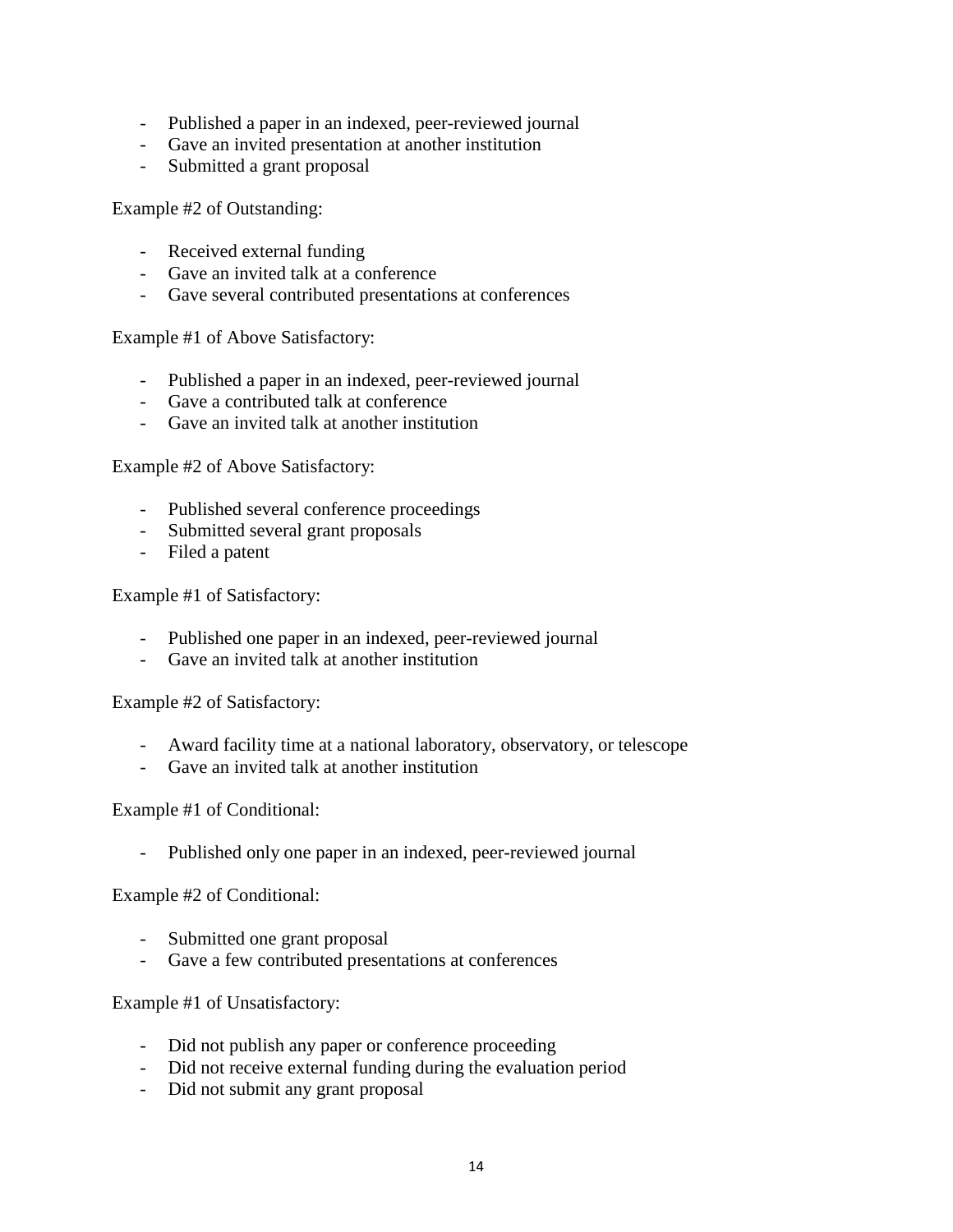- Did not give any contributed presentation in any conference

# **F. Examples for evaluation of SERVICE for Physics faculty members (R1-R4)**

Example #1 of Outstanding:

- Chaired several departmental committees
- Membership in at least one committee outside the department
- Served on a funding agency review panel
- Membership in several dissertation committees
- Co-organized an international conference
- Served as an officer of a professional society

Example #2 of Outstanding:

- Leadership in several departmental committees
- Membership in several thesis and dissertation committees
- Extensive outreach activities
- Organized a local conference
- Involved in interdisciplinary activities

Example #1 of Above Satisfactory:

- Membership in several departmental committees
- Membership in several dissertation committees
- Editor of a scholarly journal
- Reviewed proposals for funding agencies

Example #2 of Above Satisfactory:

- Chair of a departmental committee with strong activity
- Oversight of a major departmental facility
- Reviewed manuscripts for several journals
- Involved in outreach activities to K12 schools

Example #1 of Satisfactory:

- Membership in a departmental committee
- Membership in a few dissertation committees
- Reviewed proposals for a few funding agencies

Example #2 of Satisfactory:

- Membership in a departmental committee
- Involved in outreach to K12 schools
- Chaired a conference session.